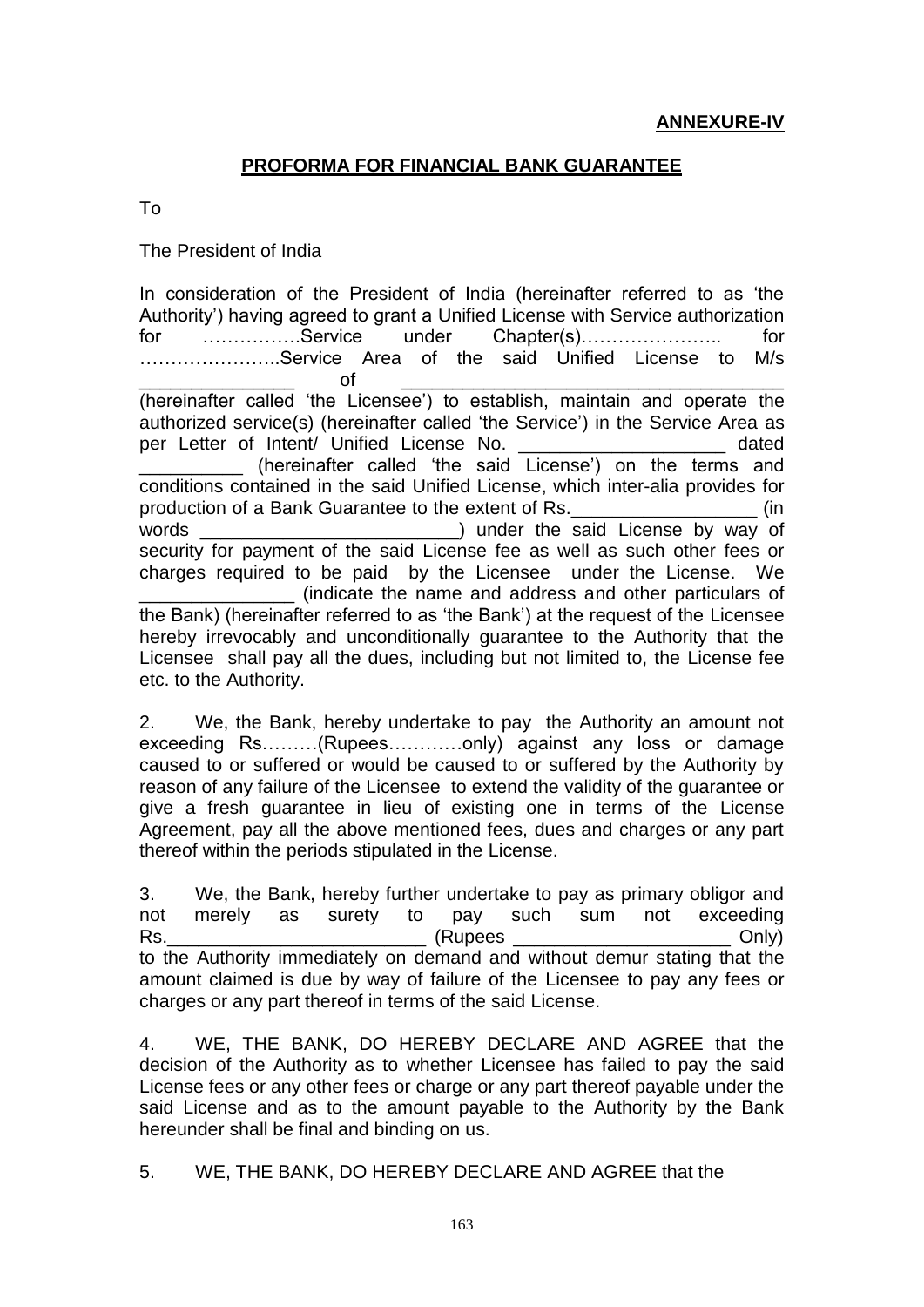(a) Guarantee herein contained shall remain in full force and effect for a period of Two Years from the date hereof and that it shall continue to be enforceable till all the dues of the Authority and by virtue of the said License have been fully paid and its claims satisfied or discharged or till Authority satisfies that the terms and conditions of the said License have been fully and properly carried out by the said Licensee and accordingly discharged this guarantee.

(b) The Authority shall have the fullest liberty without our consent and without affecting in any manner our obligations hereunder to vary any of the terms and conditions of the said License or to extend time of performance of any obligations by the said Licensee from time to time or to postpone for any time or from time to time any of the powers exercisable by the Authority against the said Licensee and to forbear or to enforce any of the terms and conditions relating to the said License and we shall not be relieved from our liability by reason of any variation or extension being granted to the said Licensee or forbearance act or omission on the part of the Authority or any indulgence by the Authority to the said Licensee or to give such matter or thing whatsoever which under the law relating to sureties would but for this provision, have effect of so relieving us.

(c) Any claim which we have against the Licensee shall be subject and subordinate to the prior payment and performance in full of all the obligations of us hereunder and we will not without prior written consent of the Authority exercise any legal right or remedy of any kind in respect of any such payment or performance so long as the obligations of us hereunder remains owing and outstanding.

(d) This Guarantee shall be irrevocable and the obligations of us herein shall not be conditional of any prior notice by us or by the Licensee.

6. We, the BANK, undertake not to revoke this Guarantee during its currency except with the previous consent of the Authority in writing.

7. We, the Bank agree that this guarantee may be invoked on a number of occasions for part amounts, with the balance standing in favour of the Authority, but so that the total amount payable hereunder shall not exceed Rs………………………………..

In case where the Bank Guarantee issuing branch is not located at the station/city as required by the Licensor, any notice for invocation, sent by Licensor through Fax to the branch of the Bank issuing this Guarantee, with an ink signed copy to a local branch in the service area of the Licensee, namely …………. (to be designated by the bank at station/city prescribed by the Licensor) within the validity period shall be deemed to be a valid notice on the Bank for invocation of this Bank Guarantee.

8. Notwithstanding anything contained above, our liability, under the Guarantee shall be restricted to Rs…… and our Guarantee shall remain in